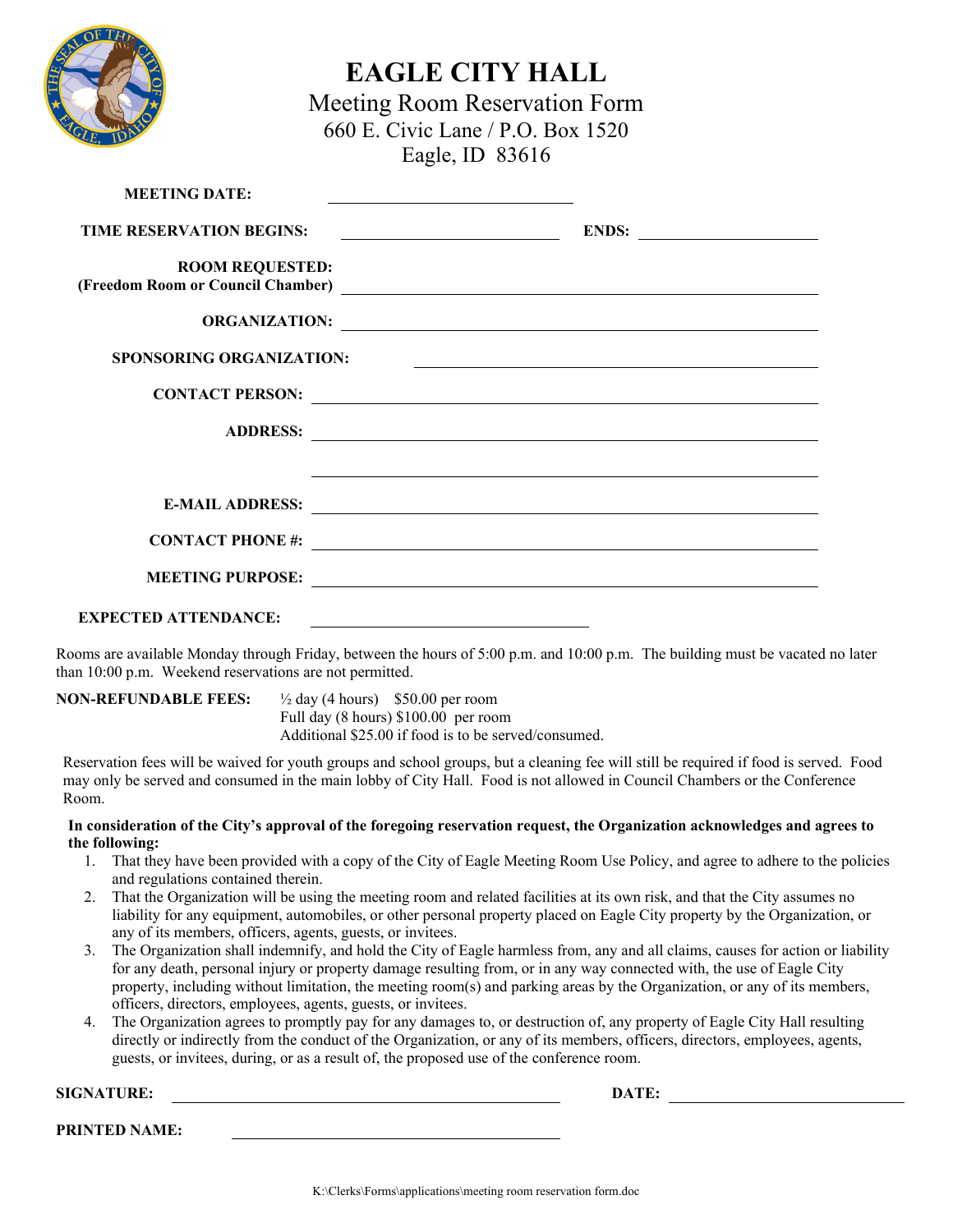

## **Eagle City Hall Meeting Room Use Policy 660 E. Civic Lane Eagle, Idaho 83616**

The City of Eagle will make Meeting Rooms available to the public as set forth by this policy:

The meetings rooms are available, for a fee, for use by the public subject to the following regulations.

1. The meeting rooms are available for use Monday thru Friday between the hours of 5:00 p.m. and 10:00 p.m. The building must be vacated by 10:00 p.m. *No exceptions.* 

2. Municipal meetings and municipally sponsored activities have priority. In the case of emergency municipal meetings, individuals having reservations shall be given a minimum of 24 hours notice of the cancellation of their reservation and all fees will be refunded.

3. The meeting room may be used by non-profit organizations of an educational, cultural, civic or charitable nature. Proof of non-profit status is required at time of application.

Reservation fees will be waived for youth groups and school groups, but a cleaning fee will still be required if food is served. (Organizations comprised of minors must book the room via an adult, who must sign the reservation form and remain present throughout meetings.)

Developers that are required to hold neighborhood meetings may reserve the meeting rooms (reservation fees are applicable). Other uses may be approved by the Mayor, City Council and Department Heads.

4. If City sponsored for-profit events are held, a portion of the proceeds must be dedicated to the event sponsor of the City, and reservation fees are to be collected from the organization.

5. Reservations may be made up to three months in advance and organizations are encouraged to make reservations as soon as possible. The reservation process includes the completion of an application form and payment of fees. No organization may book the room for more than *one event* per month. The City allows recurring bookings (i.e., on the same day and time) up to three months in advance.

6. No booking organization, except for those appointed by the City Council, may charge admission, sell products, take donations, or solicit funds on the City Hall site. No use may be made of the room for private or family events, including receptions, birthdays, weddings, retirement parties, or memorial services. The meeting rooms cannot be used by any political organization for fundraising activities or commercial use.

7. No smoking, alcoholic beverages, guns, weapons, flammable, toxic, hazardous materials or illegal substances are allowed on premises. Failure by the booking organization or its individual members to obey any city employee or representative regarding issues of policy or public safety will result in suspension of booking privileges.